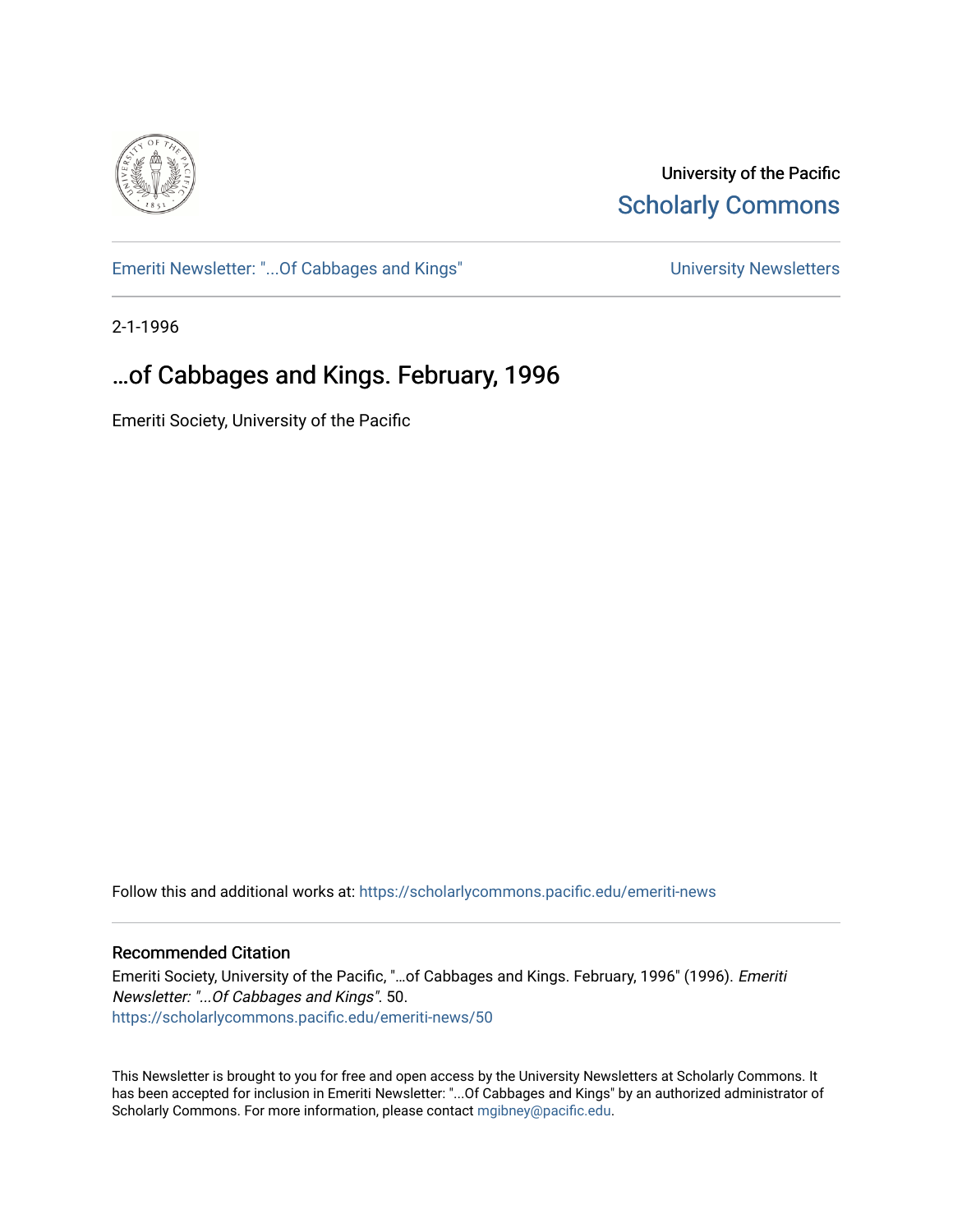February, 1996

**l** 

# **OF CABBAGES AND KINGS''**

University of the Pacific Emeriti Newsletter

# **Spring Luncheon Meeting March 5, 1996**

## **Notes from the Emeriti Society President**

A very happy new year to you all! ! The spring semester has started at the University, and things are buzzing. I hope that you are well and eager for a constructive new year as well.

Our Emeriti Society Executive committee has been meeting monthly, and we have a variety of events planned. This issue of " ... *Of* 

### **CONTENTS**

•

| Notes from the Emeriti Society<br>President 1<br><b>UOP Regents Withdraw from</b><br><b>NCAA Division One Football</b> |
|------------------------------------------------------------------------------------------------------------------------|
| . 2                                                                                                                    |
|                                                                                                                        |
| Spring Meeting of Emeriti, March 5                                                                                     |
| <b>UOP's Provost: Philip N.</b>                                                                                        |
|                                                                                                                        |
| Gilbertson 3                                                                                                           |
| Archives Project Meets 3                                                                                               |
| Transfer Orientation 3                                                                                                 |
| In Memoriam                                                                                                            |
|                                                                                                                        |

*Cabbages and Kings"* will outline the activities. We hope you will want to join us and other colleagues.

Spring Luncheon Meeting - March *5.*  1996, 10:30 a.m. - 2:00 p.m.

We have planned a very special day!! ... outstanding speakers, delicious **luncheon and a time to say "hello" to**  old friends.

First, we plan a celebration of the founding of our Emeriti Society. Sy Kahn, Port Townsend, Washington; Fay Goleman and Les Medford of Stockton, will be present and accept our recognition for their part in the establishment of the society.

Dean Gerald Caplan, from the McGeorge School of Law, has agreed to join us. So few of us really know what's going on at McGeorge. It will be a real treat to meet Dean Caplan.

We are also very lncky to have Jean Purnell, Dean of Libraries, to meet with us. Jean and her staff have been gracious in their relationship with our Emeriti. You will want to hear what she has to say about our contributions to the library and her services for us.

Dave Fries, Dean of the Graduate School, Stockton campus, also has agreed to speak on those graduate programs. What is the future of the Graduate School?

Herb Reinelt, Chair, Academic Council, and Les Medford, of our Emeriti Society, will react to their participation in the University "Mission Statement Retreat." In fact, President DeRosa's memo regarding that retreat speaks about "... the need **of a new concise mission statement**  that reflects the distinctive character of our University." A select group of individuals were chosen to draft a new statement. We will be eager to hear what transpired from Herb and Les.

As you can see, our program chair, Reuben Smith, has again arranged an outstanding slate of speakers and an **exciting day. We again invite spouses**  to join us. Please respond on the enclosed reservation sheet. The cost is \$10.00 per person for the luncheon. Deadline for reservations is February 26, 1996.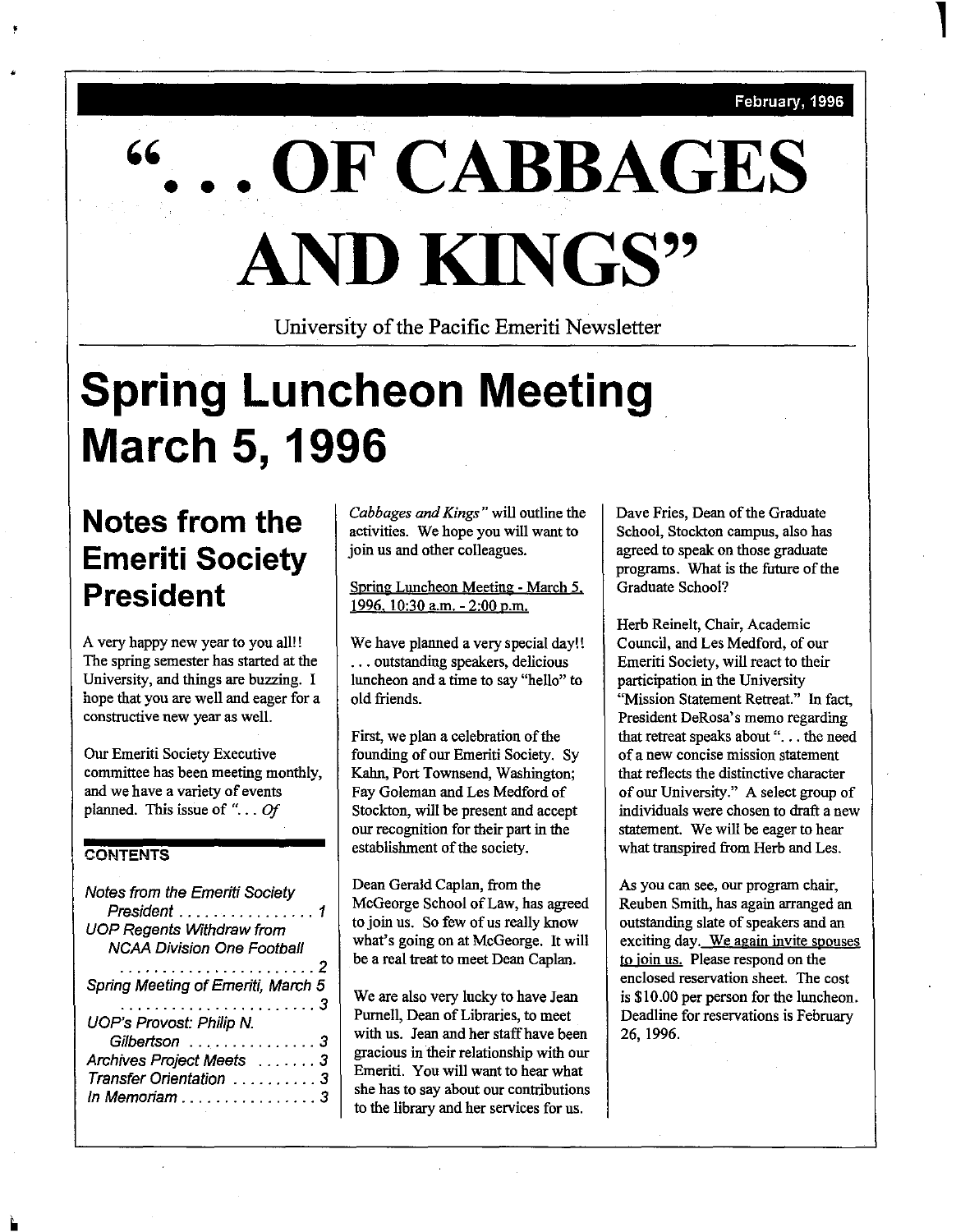#### 2"... OF CABBAGES AND KINGS" February, 1996

#### Traveling for the Office of Admissions?

Would you be interested in joining the Office of Admissions staff on one or more of their spring recruiting visits? Janet Dial, Associate Dean of Admissions, has set up a training session on Thursday, February 22, 1996, from 1:00 p.m. to 2:30 p.m., in the Office of Admissions. I'll be there to learn something about financial aid, curricular changes, and other pertinent information. Why not join Janet and me at the training session? It's always fun to see the enthusiastic students and parents at those community college and high school fair visits.

#### Librarv Computer Workshops

Jean Purnell, Dean of Libraries, has offered us an opportunity to catch up **on "search" and "Imd" technologies**  in the library. It seems that each day that goes by fmds most of us further behind in the fantastic procedures now available for library research. Jean and her staff offered a similar workshop opportunity to the Library Associates a while back. Apparently, it was very successful.

The dates and times of our workshops are March 12, 1:30-3:30 p.m.; March 14, 10:30-12:00 noon. They will be conducted in the Computer Instruction Room. Jean says that 8-10 individuals per group is about right. So, to reserve a spot at a computer, please call Roy Whiteker at 951-7610. **Remember, everyone is welcome** - outright novices and more experienced learners as well. Please come and join us.

#### Emeriti Societv Brochure

•

Rah!! We have just produced a "first ever" Emeriti Informational brochure. After jumping through a number of

hoops, we have a publication available for your "admiration." It will be distributed at our March 5 Luncheon Meeting, as a part of our Emeriti Society Founders Celebration. The brochure describes the Society's purposes and activities. It includes the statement, "The Relationship of Emeriti to the University." The completed brochure is the work of Les Medford. Thank you, Les, for seeing it through to publication.

### Speaking of Thank You's

As always, let me take a moment to thank our Executive Committee for their continuing work. As mentioned earlier, we meet monthly to plan activities and act as a liaison for you to the University.

Roy Whiteker - Immediate Past President Reuben Smith - Program Chair/Vice President Les Medford - Past President Dale Dunmire - Treasurer/Liaison to Academic Council Jerry Briscoe - Newsletter Editor George Hankins - Secretary

Our Executive Committee meetings are always open. We would like to offer a copy of those minutes to you if you would care to receive them. Please check the box on the enclosed Response-Sheet if you. are interested.

#### 1996 Faculty Retirement Dinner

Save Tuesday, April 30, for this year's big event.

The dinner will be held at the Pacific Club, Stagg Memorial Stadium. As last year, we will honor the 1996 faculty retirees who have earned the designation of emerita/emeritus.

Doyle Minden's University Relations Office, Acting A VP Lee Fennell's

office and our Emeriti Society will again sponsor and host this lovely event. Golf carts will be available for those guests needing a ride "up the hill" to the Pacific Club. Save the date, Tuesday, April 30, 1996. Formal invitations will be mailed out later in the spring semester.

#### Finally. and in Closing

This copy of "... *Of Cabbages and Kings"* would never get to your mail boxes if we didn't have Darlene Hall, Office of Admissions, to prepare the publication.

None of the ongoing activities of our Society would take place without the administrative help of Pearl Piper and Rose Fox.

Thank you all. Our Executive Committee and our Society are appreciative.

> President Doris Meyer Home Telephone 931-4721

### **UOP Regents Withdraw from NCAA Division One Football**

Citing financial limits, the University Regents determined that the University would not compete in football this year. During this period, the Regents will determine what future action to take. Emeriti who wish to comment may write to the President's Office.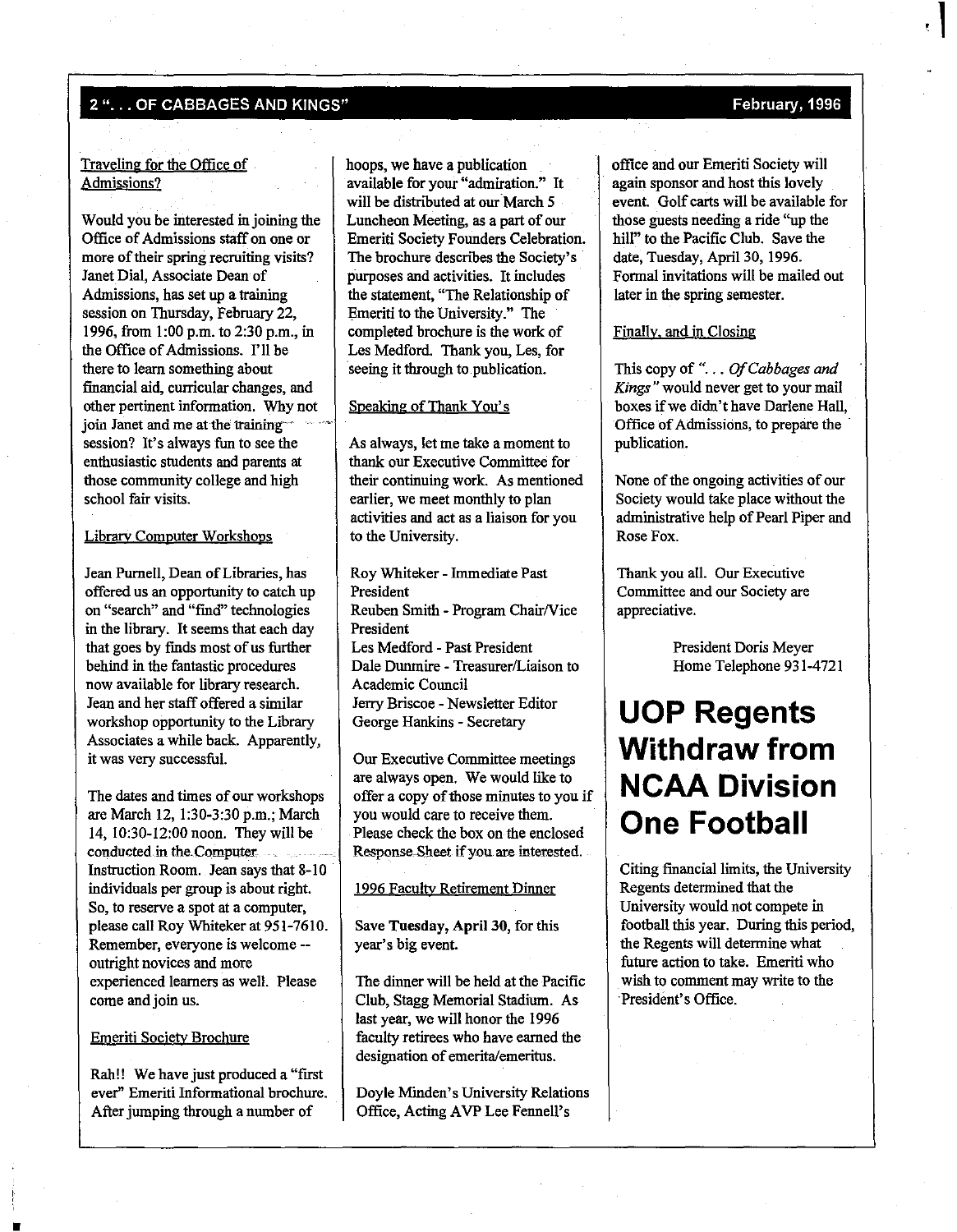#### 3 "... OF CABBAGES AND KINGS" February, 1996

### **Spring Meeting of Emeriti,** z~ *f'±t./*  **March 5**

Our meeting March 5 will take place in the Regents' Dining Room. The schedule:

10:30: Coffee

II :00: Dean of Libraries, Jean Purneli, "Future Electronic Resources of our Library and University **Archives"** 

II :00: Graduate Dean David Fries, "Graduate Work and Research"

12:00: Lunch Speaker: Dean Gerald Caplan, McGeorge School of Law, "Our Law School and Its Growth"

I :00: Recognition of Sy Kahn, Les Medford, and Fay Goleman, our Founding Members

1:30: Les Medford, "The Recent Retreat to Plan the Mission Statement"

1:30: Herb Reinelt, "Academic **Council Action"** 

### **UOP's Provost: Philip N. Gilbertson**

President Donald DeRosa announced that Dean Philip Gilbertson will take up his duties as the University's first Provost starting March 15. Dr. Gilbertson is currently Dean of the College of Arts and Sciences of Valparaiso University in Indiana. He **was chosen after a nationwide search**  involving a large number of

•

candidates, in which four finalists came to campus.

Dr. DeRosa praised him as a "proven academic leader," saying that he would be the official in charge of the University in the absence of the President, will continue to perform the duties of the Office of Vice President of Academic Affairs, and **will continue our close connection**  with the McGeorge School of Law and the University of the Pacific School of Dentistry

Dean Gilbertson has been a professor of English, has taught at the University of Idaho, Texas Lutheran College and Wartburg College in Iowa, before becoming Vice President of Academic Affairs at Doane College in Nebraska. He was chosen Dean at Valparaiso in 1989. The impression of him expressed by the faculty is overwhehningly favorable. Welcome, Provost Gilbertson!

### **Archives Project Meets**

Our Executive Committee has become aware of the University's Archival continuing development and needs.

Doris Meyer, Marc Jantzen, Jerry Briscoe, Harold Jacoby, Stan Beckler, Cisco Kihara, Kay Davis, and Sherman Spencer met at the Library with Jean Purnell, Dean of Libraries, and Don Walker, Archivist, on February 9 to discuss what help we might give to the University's archives. Volunteers can help with gaps in documents, identifying pictures of persons, and interviewing sources of oral history, etc.

It is clear that we are a uniquely qualified group of individuals to help with a project such as this. Let Doris

know if you have ideas on the Archives.

### **Transfer Orientation**

John Carew, Mike Wagner, Reuben Smith and Doris Meyer assisted with transfer orientation on Saturday, January 29.

### **In Memoriam**

Carl C. Riedesel, 85, of Davenport Iowa died in a Davenport convalescent hospital.

A native of Poland, Indiana, Dr. Riedesel served in the U.S. navy during World War II.

He was employed as a professor of pharmacology at Idaho State University until 1955.

In 1955, Dr. Riedesel became professor of pharmacology and an assistant dean of the College of Pharmacy at the University of the Pacific. He moved to Davenport in 1994. He was a member and held many leadership roles at St. Andrew's Lutheran Church and was a member of Kappa Psi Fraternity. Dr. Riedesel **also was an accomplished writer,**  researcher and lecturer.

Survivors: wife, Bertha Riedesel of Davenport; daughter, Carolyn Dederer and two grandsons.

Services: memorial, 1:00 p.m., February 16, St. Andrew's Lutheran Church, 4910 Claremont Ave, Stockton.